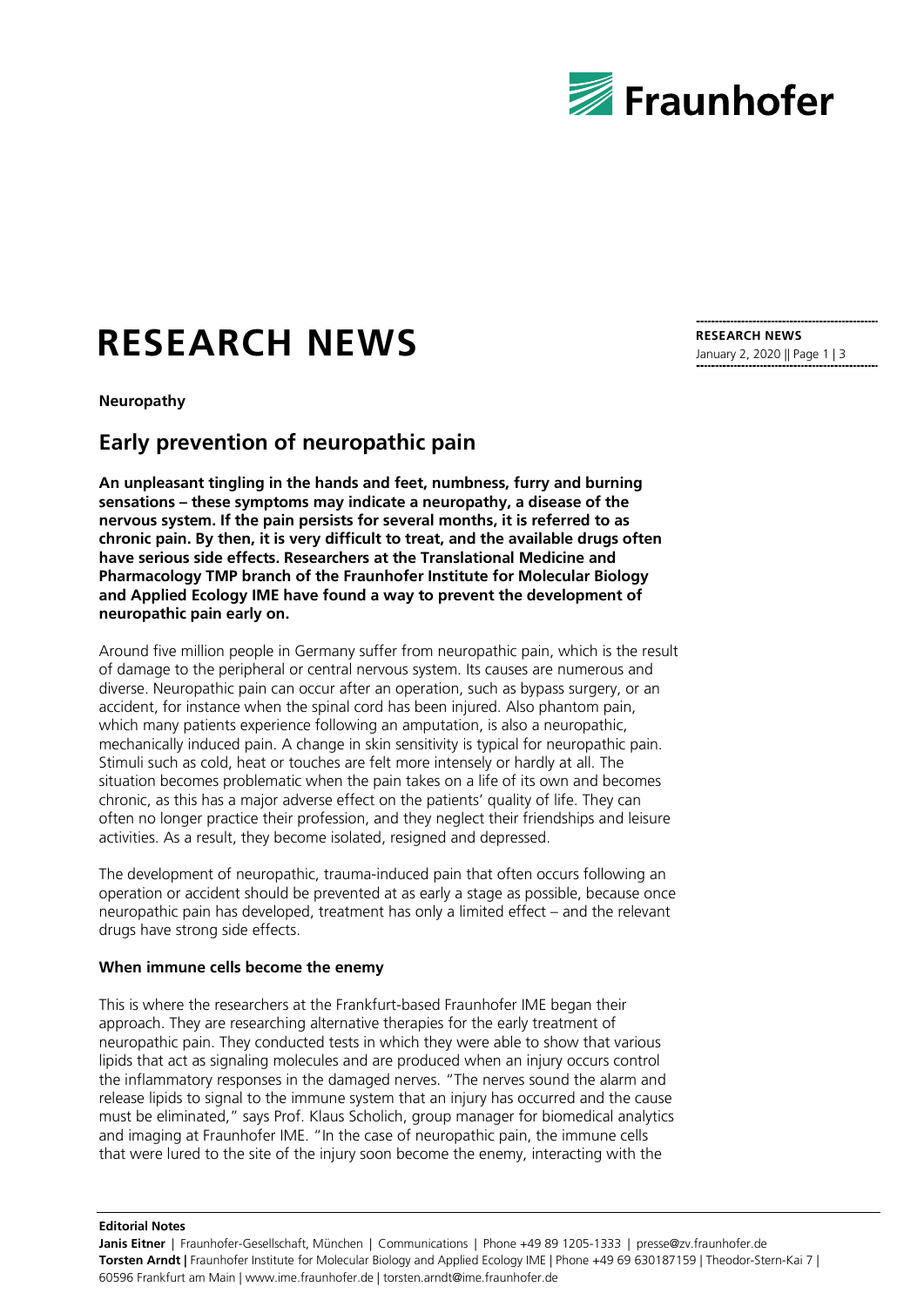

nerves in a way that results in permanent inflammation in the affected areas. The neuropathic pain can no longer subside and becomes chronic. We can significantly reduce the pain by blocking signaling pathways that attract immune cells." One way to do this is by using painkillers such as ibuprofen and diclofenac. Administered at an early stage, these drugs can stop the production of prostaglandin E2, a lipid that plays a key role in trauma-induced pain because it both sensitizes the nerves and activates the immune system.

Prostaglandin E2 also binds the EP3 receptor. Neurons that express this receptor produce the signaling molecule CCL2, which in turn contributes significantly to pain development because it constantly lures new immune cells to the injured nerves and, as the IME researchers discovered in their studies, is itself involved in amplifying pain perception. "We were able to shed light on the subsequent mechanisms that promote the genesis of neuropathic pain by means of inflammatory responses," explains Prof. Scholich. "The EP3 receptor recognizes the prostaglandin E2. By switching off the EP3, thus inhibiting CCL2 release, pain genesis can now be significantly reduced." The CCL2 could be intercepted with specific therapeutic antibodies, which are used for chronic pain when conventional drugs such as ibuprofen no longer work. The disadvantage of this approach is that antibodies have to be injected. Since most patients find this unpleasant, Scholich and his colleagues are researching alternative agents that can be administered orally. The researchers published their findings in the prestigious Journal of Biological Chemistry.

## **RESEARCH NEWS**

January 2, 2020 || Page 2 | 3